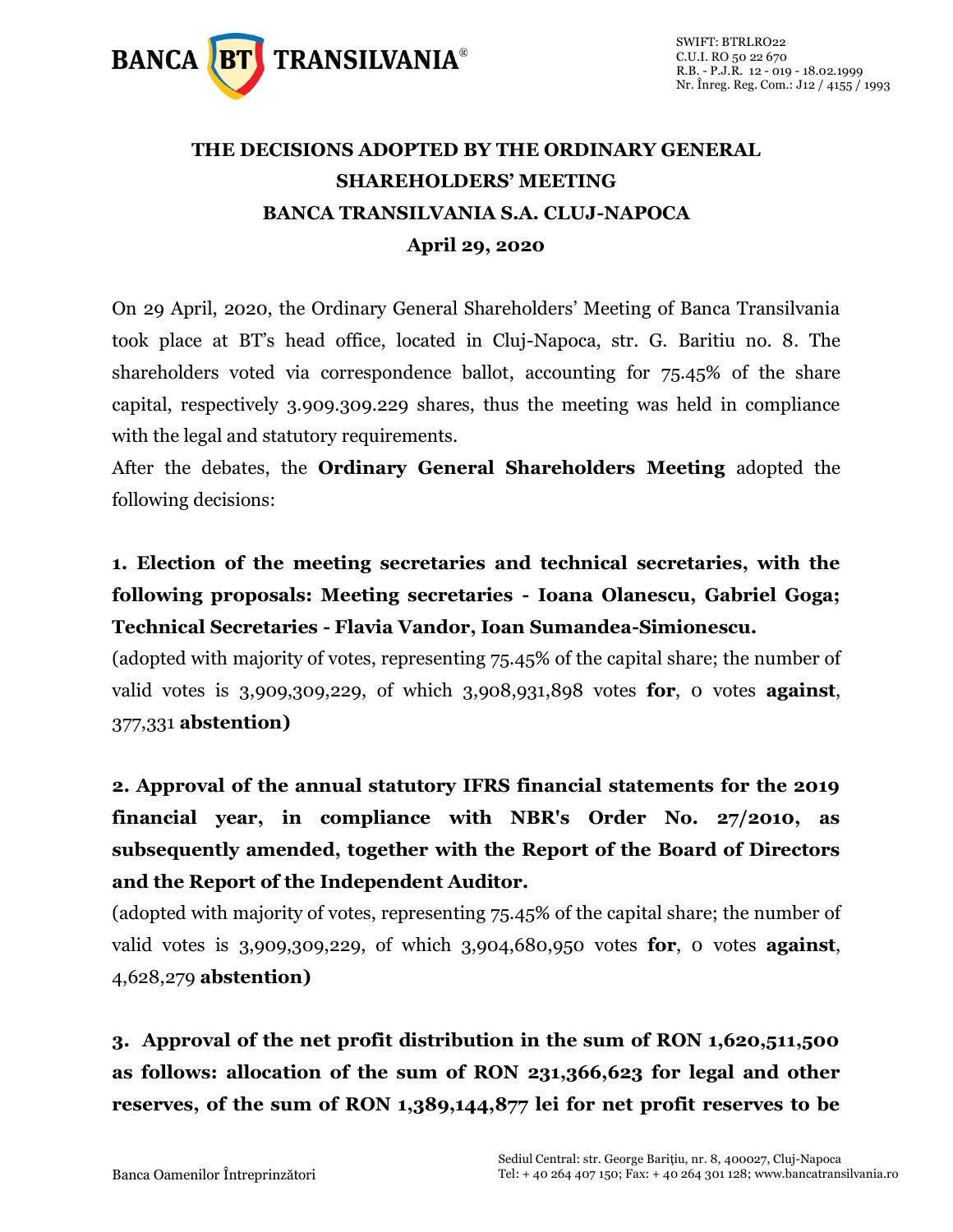

### **distributed, of which RON 600,000,000 will be paid as dividends. Approval of a gross dividend per share of RON 0.1150286771.**

(adopted with majority of votes, representing 75.45% of the capital share; the number of valid votes is 3,909,309,229, of which 3,356,978,164 votes **for**, 62,665,036 votes **against**, 489,666,029 **abstention)**

#### **4. Discharge of directors for 2019.**

(adopted with majority of votes, representing 75.45% of the capital share; the number of valid votes is 3,909,309,229, of which 3,876,307,097 votes **for**, 12,140,112 votes **against**, 20,862,020 **abstention)**

#### **5. Approval of the revenue and expenditure budget and the investment plan for 2020 (business plan for 2020).**

(adopted with majority of votes, representing 75.45% of the capital share; the number of valid votes is 3,909,309,229, of which 3,749,090,508 votes **for**, 0 votes **against**, 160,218,721 **abstention)**

## **6. Maintaining the directors' remuneration, as well as approval of a maximum 0.8% cap of shareholders' equity of additional remunerations (fixed and variable) granted to directors and managers for 2020.**

(adopted with majority of votes, representing 75.45% of the capital share; the number of valid votes is 3,909,309,229, of which 2,490,523,977 votes **for**, 912,527,893 votes **against**, 506,257,359 **abstention)**

**7. The approval of KPMG Audit SRL as the financial auditor for the Bank who will audit the financial situations of the Bank for the 2020-2023 financial exercises, in accordance with the IFRS Standards, as stated in the N.B.R. order no. 27/2010.**

(adopted with majority of votes, representing 75.45% of the capital share; the number of valid votes is 3,909,309,229 of which 3,730,346,490 votes **for**, 1,411,912 votes **against**, 177,550,827 **abstention)**